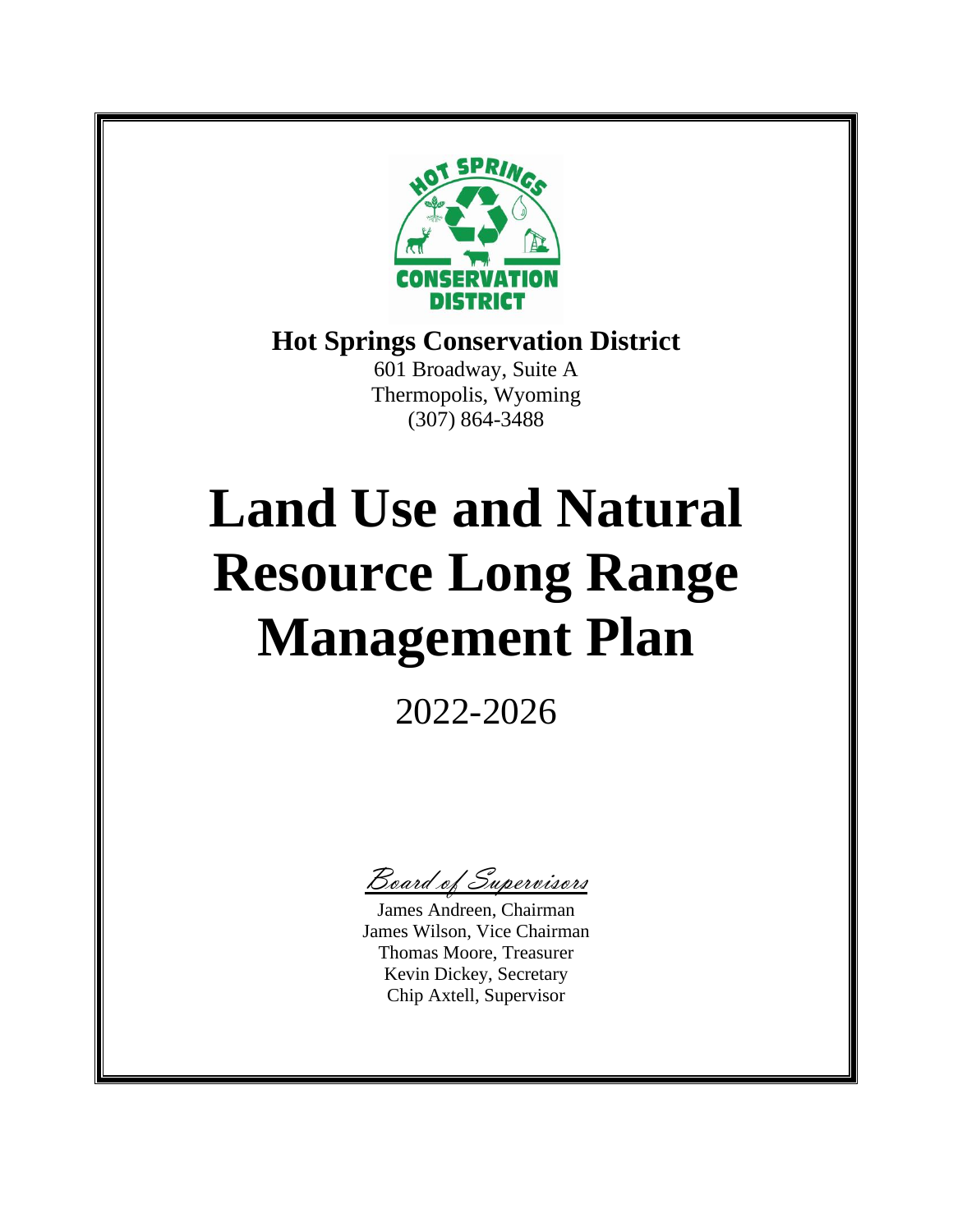## **History and Introduction**

The Hot Springs Conservation District (HSCD) was formed in the fall of 1946 to assist and represent the citizens of Hot Springs County. The HSCD, by statutory authority, has assumed the responsibility of leading information and education programs and providing technical and financial assistance to the constituents of Hot Springs County to conserve our natural resources and to protect the quality of life of our citizens.

The HSCD serves as a liaison between local landowners, resource users and state and federal government agencies to address natural resource issues and water quality concerns. The District is responsible for providing the leadership and establishing programs to meet the needs for the conservation of natural resources.

A Conservation District is responsible for providing leadership for the conservation of natural resources within its boundaries. District Supervisors are charged with setting workload priorities, establishing annual plans, annual reports, budgets and the long-range planning to meet the natural resource needs of the District.

Hot Springs County is a small, rural county situated in north central Wyoming's Big Horn Basin with a surface area of about 2,022 square miles. Topography varies from high, rugged mountainous terrain of the Absaroka Range, Owl Creek and Bridger Mountains occupying the western and southern portions of the County to rolling plains and alluvial valleys in the northern portion. The Big Horn River runs through the County encompassing major watersheds including Red Creek, Buffalo Creek, Owl Creek, Grass Creek, Cottonwood Creek, Gooseberry Creek and Kirby Creek.

Most of the County is comprised of rangeland, with a smaller portion of irrigated lands for crops, hay, and livestock grazing. As with many rural Wyoming areas growth of smaller acreages and subdivisions are becoming more prevalent.

## **Mission Statement**

To develop and implement programs to protect and conserve soil, water, prime and unique farmland, rangeland, woodland, wildlife, energy and other renewable resources.

Help stabilize the local economy and resolve conflicts in land use. Provide leadership for the conservation of Hot Springs County soil and water, protect the agriculture resource base, promote wise use of water and all other natural resources, preserve and enhance wildlife habitat, protect the tax base and promote the health, safety and general welfare of the citizens of this State and Hot Springs County through "a responsible conservation ethic."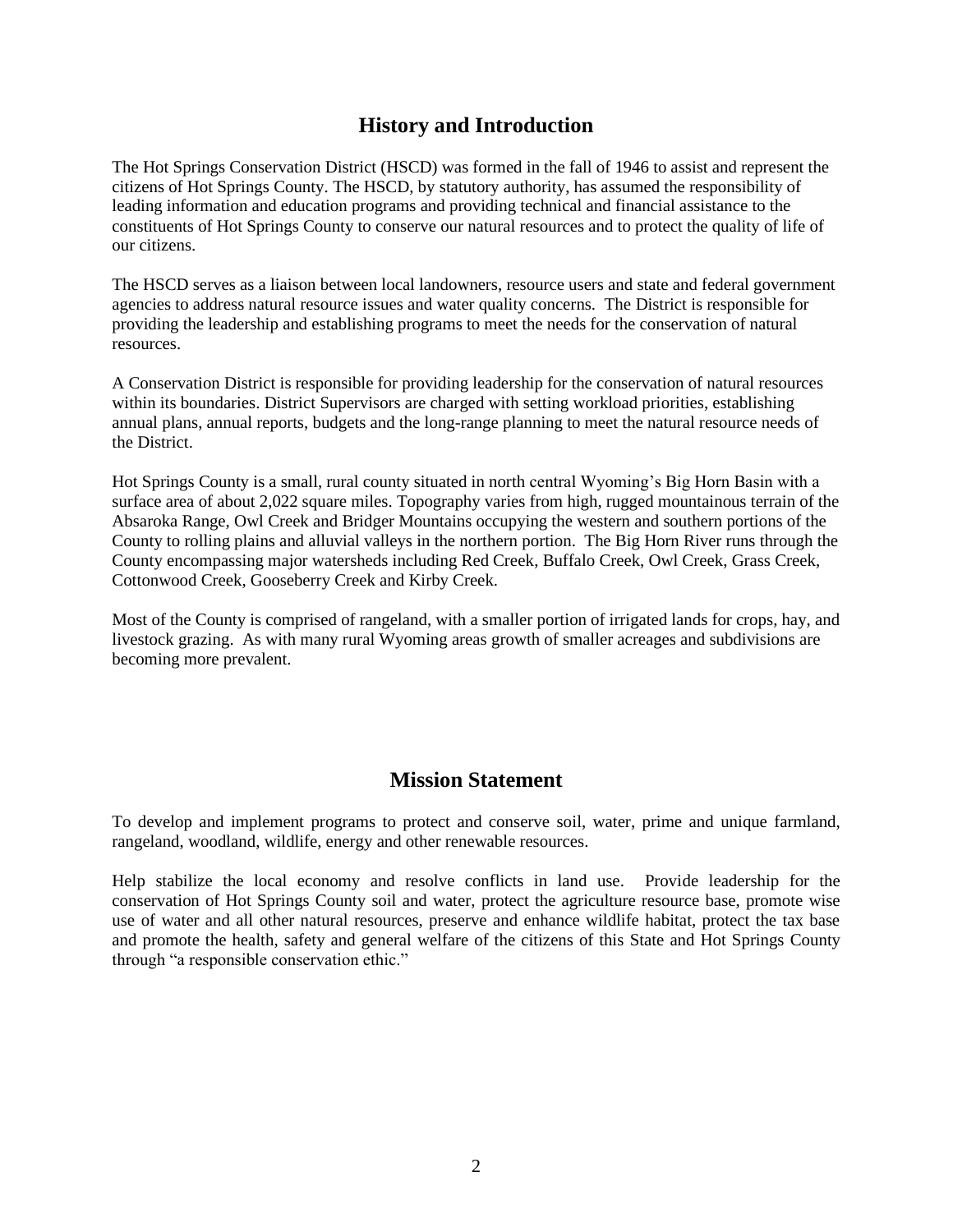## **Legislative Authority**

#### Wyoming Conservation District Law, Title 11, Chapter 16

#### *11-16-103. Legislative declarations and policy.*

*(a) It is hereby declared that the farm and grazing lands of Wyoming are among the basic assets of the state; that improper land use practices cause and contribute to serious erosion of these lands by wind and water; that among the consequences which would result from such conditions are the deterioration of soil and its fertility and the silting and sedimentation of stream channels, reservoirs, dams and ditches; that to conserve soil, and soil and water resources, and prevent and control soil erosion, it is necessary that land use practices contributing to soil erosion be discouraged and that appropriate soil conserving land use practices be adopted.* 

*(b) It is hereby declared to be the policy of the legislature to provide for the conservation of the soil, and soil and water resources of this state, and for the control and prevention of soil erosion and for flood prevention or the conservation, development, utilization, and disposal of water, and thereby to stabilize ranching and farming operations, to preserve natural resources, protect the tax base, control floods, prevent impairment of dams and reservoirs, preserve wildlife, protect public lands, and protect and promote the health, safety and general welfare of the people of this state.*

#### **Hot Springs Conservation District**

#### **Board of Supervisors**

James Andreen, Chairman James Wilson, Vice Chairman Thomas Moore, Treasurer Kevin Dickey, Secretary Chip Axtell, Supervisor

The HSCD is governed by a five-member board of supervisors elected during the general election by residents of Hot Springs County as a subdivision of state government. Each board member elected serves a four-year term and serve without pay. The locally elected Supervisors are made up of three rural, one urban and one at-large person. They are elected to staggered four-year terms, with two positions elected at a general election and three positions at the next general election. A Supervisor must reside within the boundaries of their District and be a resident of Wyoming.

#### **Goals and Objectives**

Specific objectives for implementing our mission are described in this plan of work. We, the Supervisors of the HSCD, duly authorized by the Wyoming Conservation District Law, do hereby adopt the Long-Range Plan for the years 2022-2026 as the guide for work priorities in this Conservation District.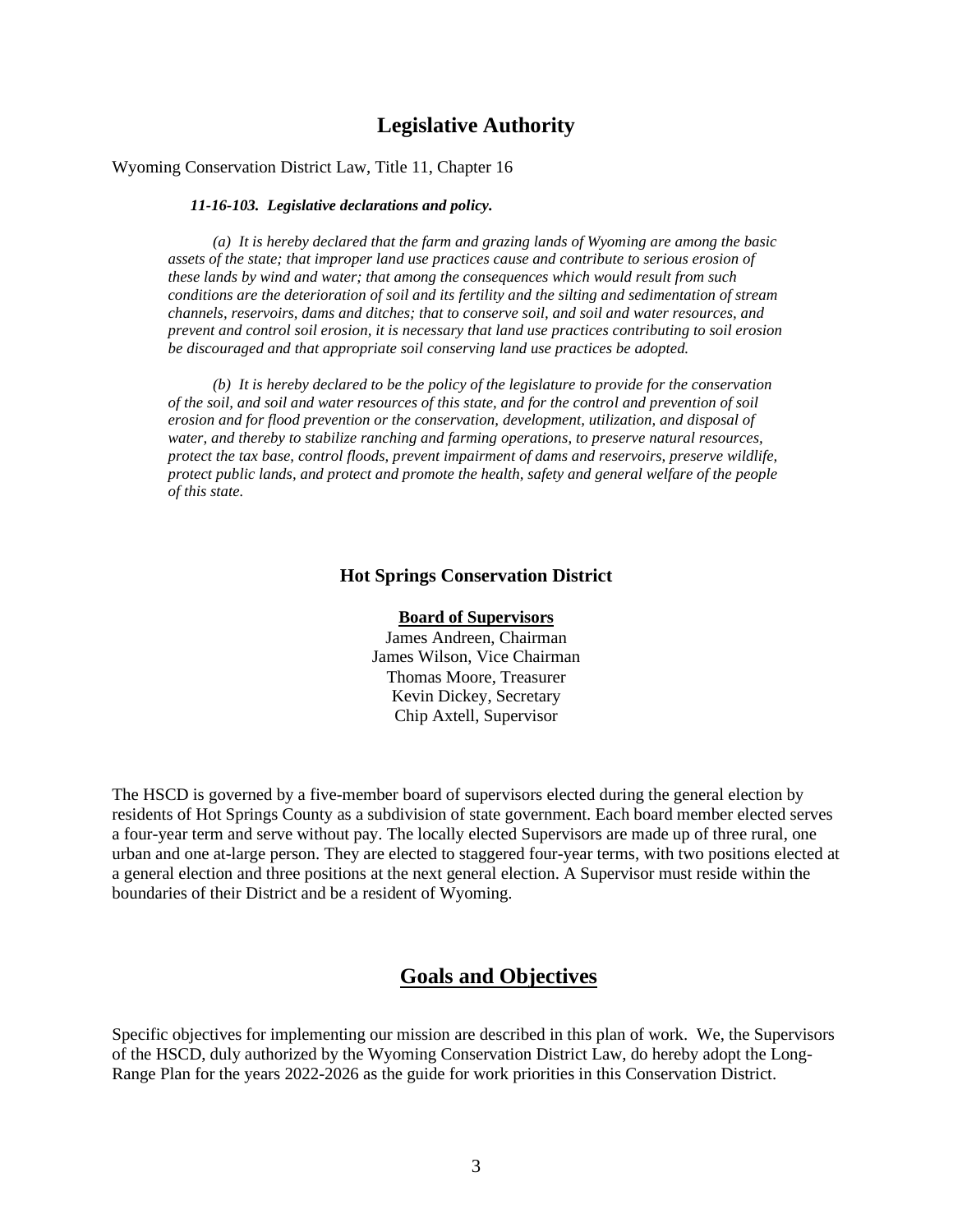#### **Summary of Goals**

**1. Maintain a dialog with the public:** Continually seek and incorporate public input for program development, implementation, and assessment; allow ample opportunity for constituents to voice concerns about natural resources.

**2. Locally led conservation:** Promote services related to conservation needs unique to the citizens of Hot Springs County.

**3. Education:** Promote an accurate and balanced understanding of conservation issues and best management practices.

**4. Water quality and water conservation:** Monitor water quality and endorse activities that improve water quality in Hot Springs County through watershed planning and act as a liaison between government agencies and landowners.

**5. The use of trees and shrubs to conserve soil and water:** Promote the planting of trees and shrubs as conservation tools by providing information and technical expertise.

**6. Range quality and soil conservation:** Encourage range and pasture stewardship through technical assistance, outreach programs, and cooperation with landowners and appropriate agencies.

**7. Wildlife and wildlife habitat conservation:** Encourage wildlife habitat conservation and improvement while maintaining wildlife viability through education and cooperation with private and public stakeholders.

**8. Watershed Planning:** Continue to assist Watershed Planning boards with conservation projects and direction.

**9. Oversee two Watershed Improvement Districts (WID):** Continue to oversee the Cottonwood/Grass Creek and Red Lane WID's in accordance with State statutes.

**10. Permanent Funding:** Pursue permanent funding through a mill levy process to ensure funding for matching dollars for conservation projects and for personnel to manage these projects.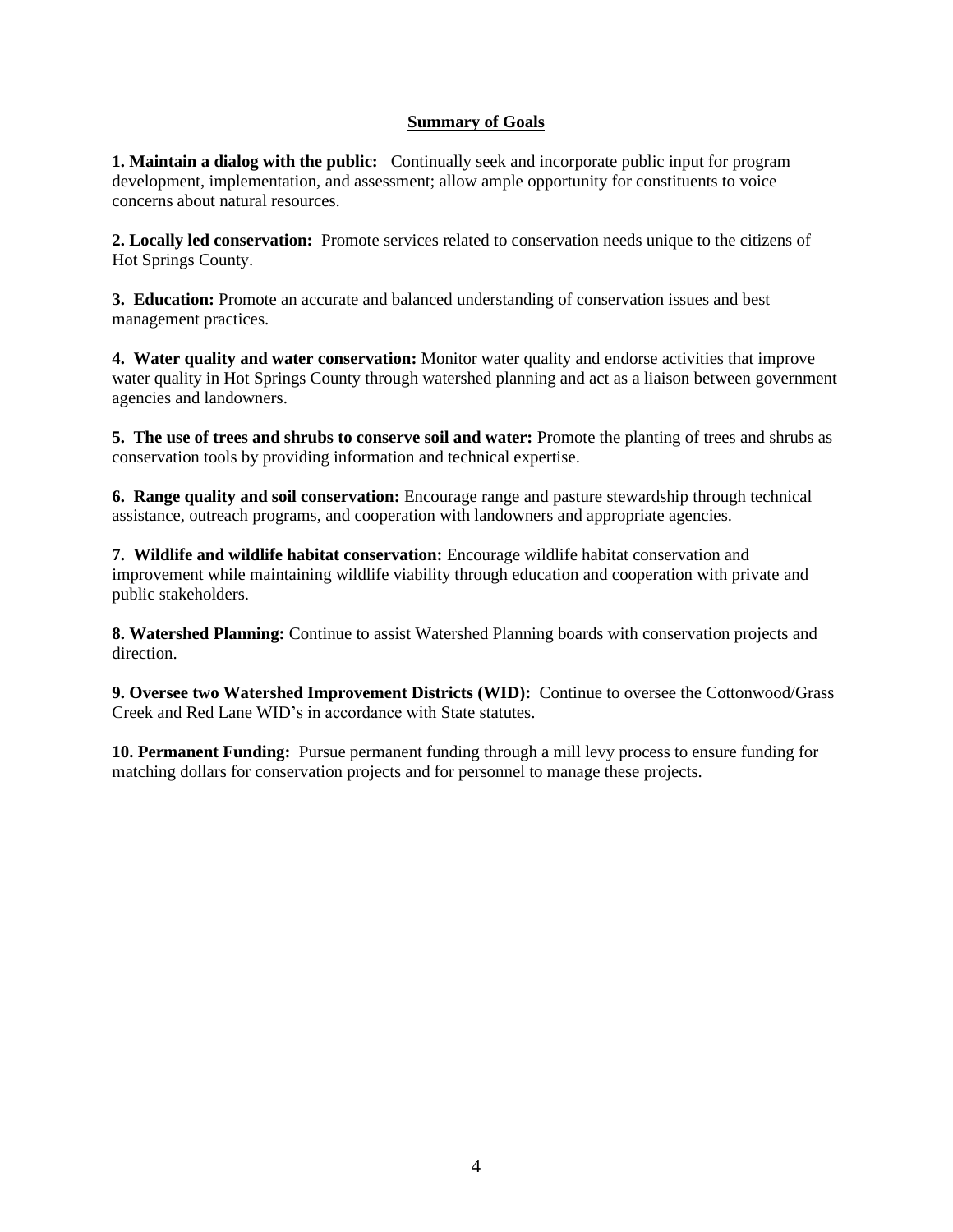#### **Strategies for Meeting Goals**

**1. Maintain a dialog with the public:** Continually seek and incorporate public input for program development, implementation, and assessment; allow ample opportunity for constituents to voice concerns about natural resources.

- Comply with all open meeting laws and encourage public participation in Board meetings.
	- $\triangleright$  Submit meeting notices to websites including the Chamber of Commerce and the HSCD webpage and Facebook.
	- ➢ Maintain records of interactions with the public to ensure accountability.
- Provide opportunities for community input regarding District programs and services.  $\triangleright$  Invite public comments on issues and projects

**2. Locally-Led Conservation:** Promote services related to conservation needs unique to the citizens of Hot Springs County.

- Provide support to citizens and businesses of Hot Springs County to help acquire funding through cost share programs.
- Provide leadership and assistance in developing watershed plans within the County.
- Seek and provide assistance to the Natural Resource Conservation Service (NRCS) personnel.
- Support the sustainable use of natural resources on private and public lands in Hot Springs County.
- Promote best management practices in land uses.
	- $\triangleright$  Maintain on-going communication and partnerships with local, state and federal agencies.
- Review and provide input on proposed actions of state and federal agencies pertinent to Hot Springs County.
	- ❖ Review proposed Forest Service, BLM, and other public land actions and provide input as needed.
	- ❖ Review proposed Department of Environmental Quality permitting actions and provide input as needed.
	- ❖ Provide input to state and federal agencies on land management policies as needed.
- Support the development of sustainable and renewable energy resources in Hot Springs County.
- Provide support for City/County beautification efforts in order to enhance local economy.

**3. Education:** Promote an accurate and balanced understanding of conservation issues and best management practices.

- Educate public on the role of the Conservation District
- Provide news and information through the HSCD website.
- Provide educational opportunities in the schools.
	- ❖ Make Ag in the Classroom toolboxes available to educators when desired.
- Educate in conservation techniques. ❖Annual Fourth Grade Outdoor Education Day with NRCS, Weed and Pest, BLM, HSCD Board of Supervisors, Game and Fish and local landowners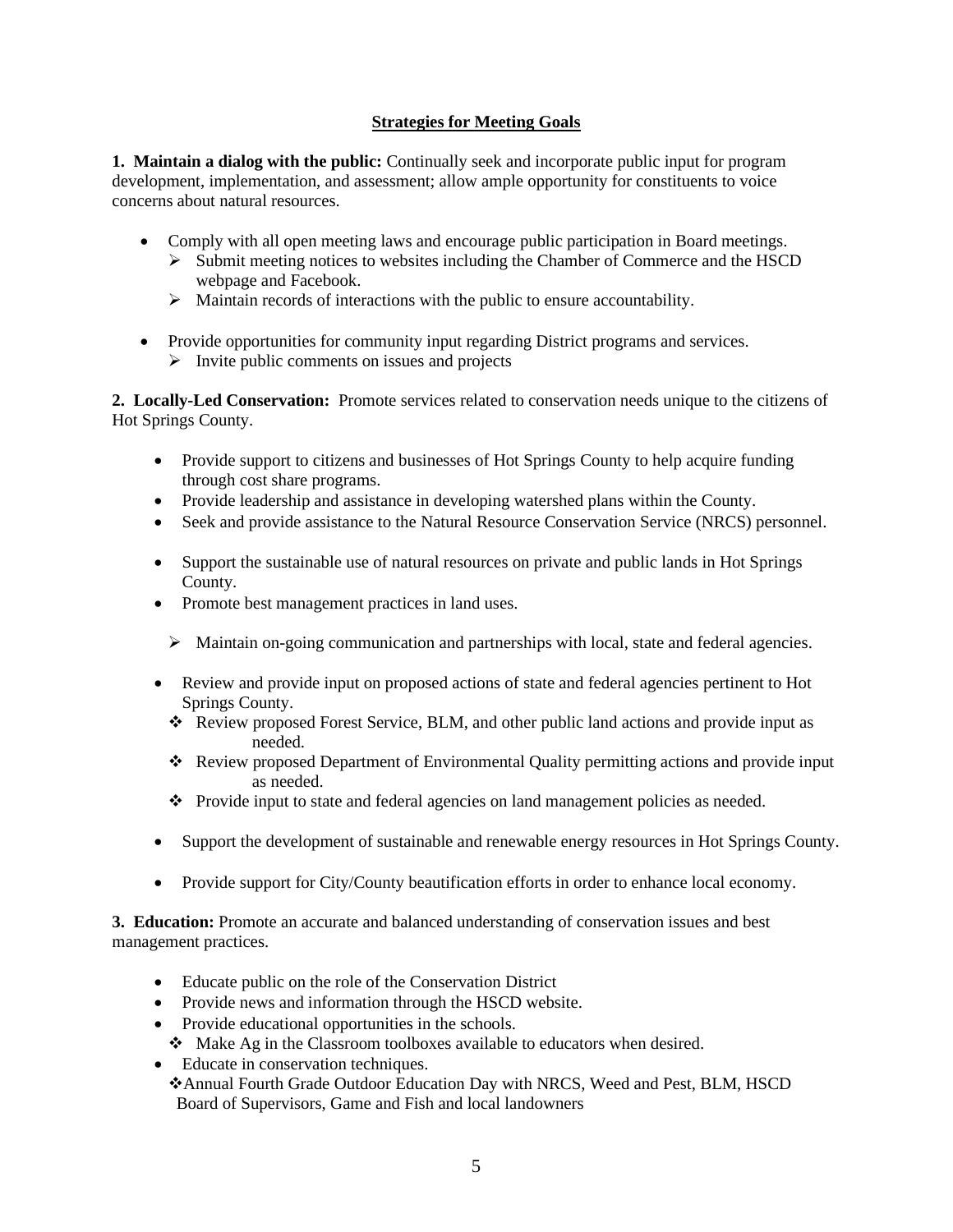**4. Water quality and water conservation:** Monitor water quality and endorse activities that improve water quality in Hot Springs County through watershed planning and act as a liaison between federal agencies and landowners.

- Provide leadership and educational programs for water conservation.
	- ➢ Maintain communication and offer input to local and state officials for conservation and development of water resources.
	- ➢ Offer assistance to public for water conservation efforts.
	- ➢ Develop and participate in other water conservation programs as needed.
- Continue to monitor surface water quality and collect credible data according to Sampling and Analysis Plans approved by Department of Environmental Quality (DEQ).
- Cooperate with landowners, DEQ, industry and public land agencies to address water quality impairments on 303(d) listed water bodies in the county.
	- ➢ Continue to actively participate with Wyoming Department of Environmental Quality with the development of the TMDL (total maximum daily load) on the Big Horn River.
- Offer assistance to private and public sector for implementing practices that reduce non-point source pollution and improve surface water quality.
	- $\triangleright$  Act as a liaison between NRCS and cooperators in implementing best management practices.
	- ➢ Help obtain funding for implementing these practices through grant programs.
	- ➢ Work with government entities to educate public on ways to reduce pollution to surface and ground water.
- Communicate water quality and quantity issues to the public and work to bring stakeholders together to improve the watershed as a whole.
	- ➢ Hold public meetings and post on HSCD website to report on water quality and quantity status.
	- $\triangleright$  Assist watershed advisory groups to improve watershed conditions cooperatively.

**5. The use of trees and shrubs to conserve soil and water:** Promote the planting of trees and shrubs as conservation tools by providing information and technical expertise.

- Promote tree and shrub plantings as conservation tools.
	- $\triangleright$  Provide educational material about tree and shrub planting maintenance, gardening, xeriscaping ideas and other requests concerning living plants.

**6. Range quality and soil conservation:** Encourage range and pasture stewardship through technical assistance, education and outreach programs, and cooperation with landowners and appropriate agencies.

- Cooperate with the appropriate agencies in recruiting cooperators and implementing Farm Bill programs.
- Cooperate with the Hot Springs County Weed and Pest for the control of noxious weeds and pests.
- Provide educational opportunities on weed management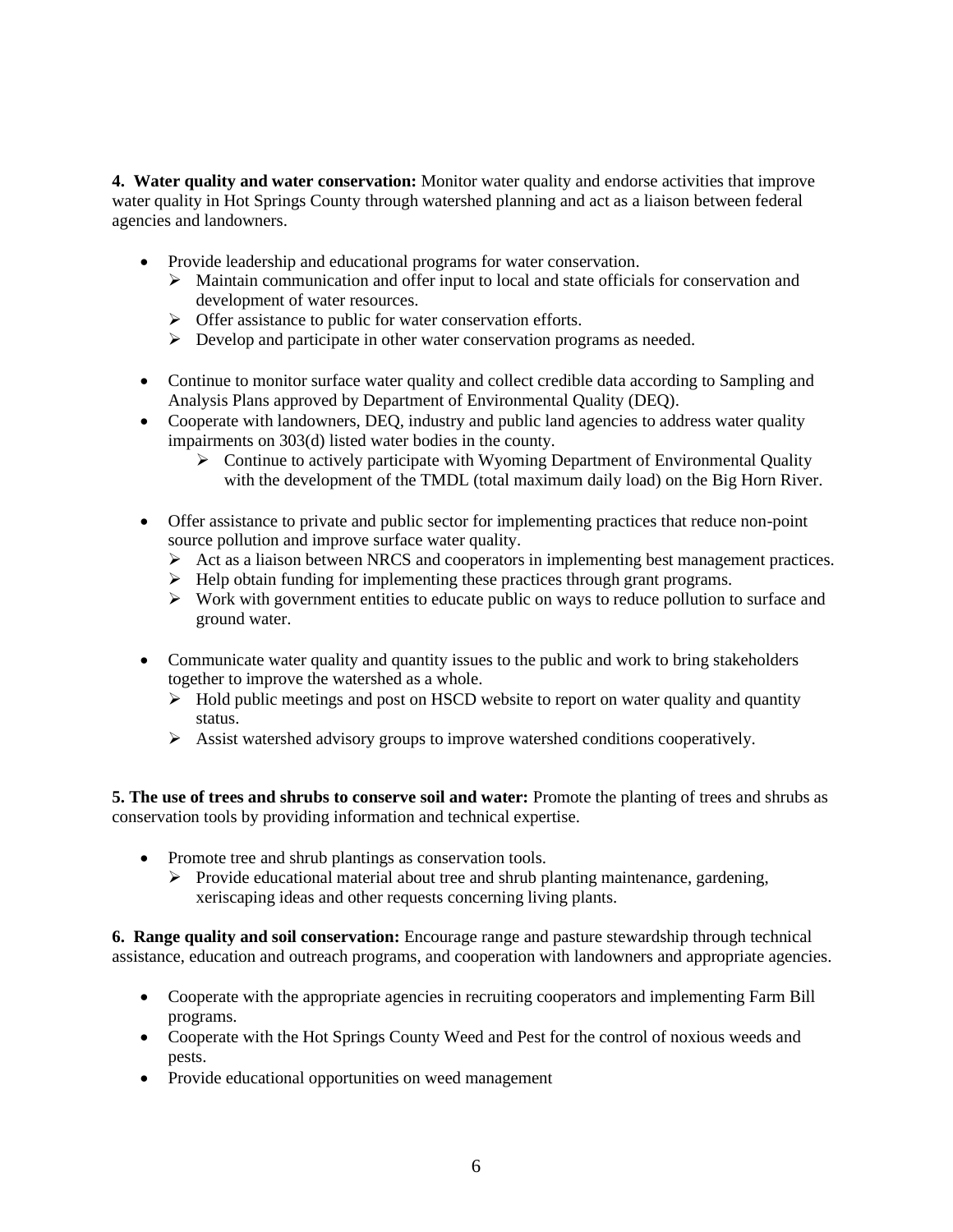- Provide outreach programs and technical assistance to the public.
	- ➢ Promote management practices for erosion control on private and public lands.
	- ➢ Provide information to prevent soil erosion caused by various industrial and agricultural land uses.
- Promote sustainable use of natural resources on private and public lands.
	- $\triangleright$  Work with state and federal agencies to promote sustainable grazing on public lands.
	- ➢ Work with state and federal agencies to promote sustainable forestry practices on public lands.

**7. Wildlife and wildlife habitat conservation:** Encourage wildlife habitat conservation and improvement while maintaining wildlife viability through education and cooperation with private and public stakeholders.

- Work toward recruiting cooperators and reviewing applications with NRCS for programs that preserve and enhance wildlife habitat.
- Cooperate with agencies and partners to provide input on threatened and endangered species in Hot Springs County.
- Promote management practices for wildlife and wildlife habitat conservation for threatened and endangered species in Hot Springs County.

**8. Watershed Planning:** Continue to be an active participant in watershed planning and small waters programs with WACD, WWDC and the Department of Agriculture.

**9. Oversee two Watershed Improvement Districts:** Continue to oversee the Red Lane and Cottonwood/ Grass Creek WID's and conduct WID elections as directed by state statutes.

**10. Permanent Funding:** Pursue permanent funding through a mill levy process to ensure proper funding for matching dollars for conservation projects and for personnel to manage these projects.

- Pursue funding from the Hot Springs County Commissioners in lieu of mill levy.
- Pursue other grant funds for special projects.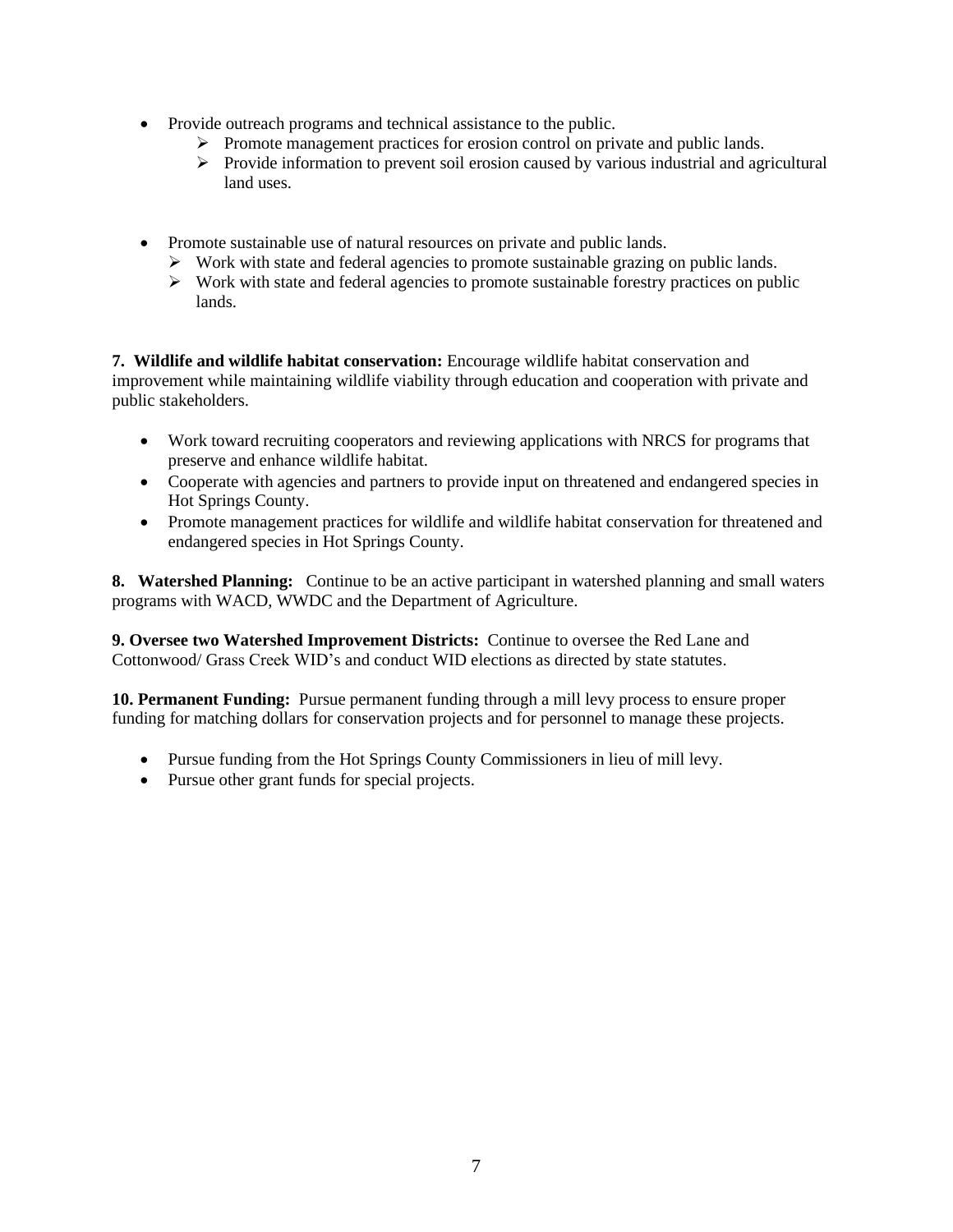### **Partnerships**

Hot Springs County Landowners and Producers Natural Resource Conservation Service Wyoming Department of Agriculture University of Wyoming Extension Office Hot Springs County Weed and Pest Grazing Lands Conservation Initiative Bureau of Land Management Farm Service Agency Private Industry Hot Springs County Commissioners Hot Springs County Clerk Hot Springs County Assessor Hot Springs County Planner Wyoming Game & Fish Department Wyoming State Forestry Wyoming Agriculture in the Classroom Wyoming Association of Conservation Districts University of Wyoming Shoshone National Forest U.S. Army Corp of Engineers Big Horn Basin RC&D National Association of Conservation Districts Wyoming Senators Wyoming Representatives U.S. Forest Service U.S. Senators U.S. Representatives Wyoming Water Development Commission Wyoming Natural Resource and Natural Resource Trust Wyoming Department of Environmental Quality Wyoming State Engineers Office Red Dirt Master Gardeners Thermopolis-Hot Springs Chamber of Commerce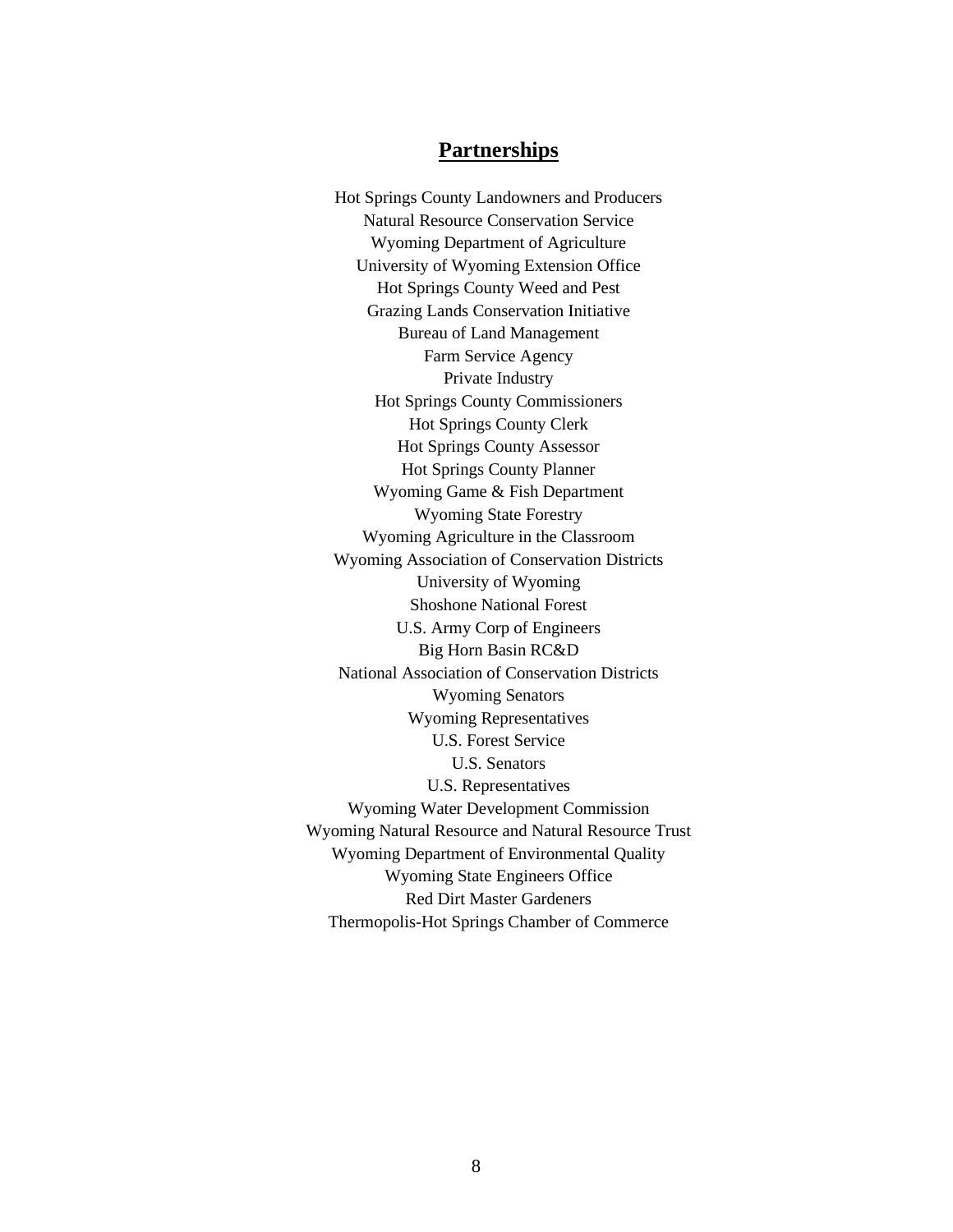

## **Resolution of Adoption**

This Land Use and Natural Resource Long Range Management Plan, as prepared and written by the HSCD Board of Supervisors and HSCD staff is hereby adopted as the official program of the Hot Springs Conservation District.

The HSCD Board of Supervisors have approved the Hot Springs Land Use and Natural Resource Long Range Management Plan for 2022 -2026.

Specific objectives for meeting the goals described in this plan of work were open for public comment from April 13, 2021 through May 25, 2021. (Six weeks) Public comments received and taken into consideration.